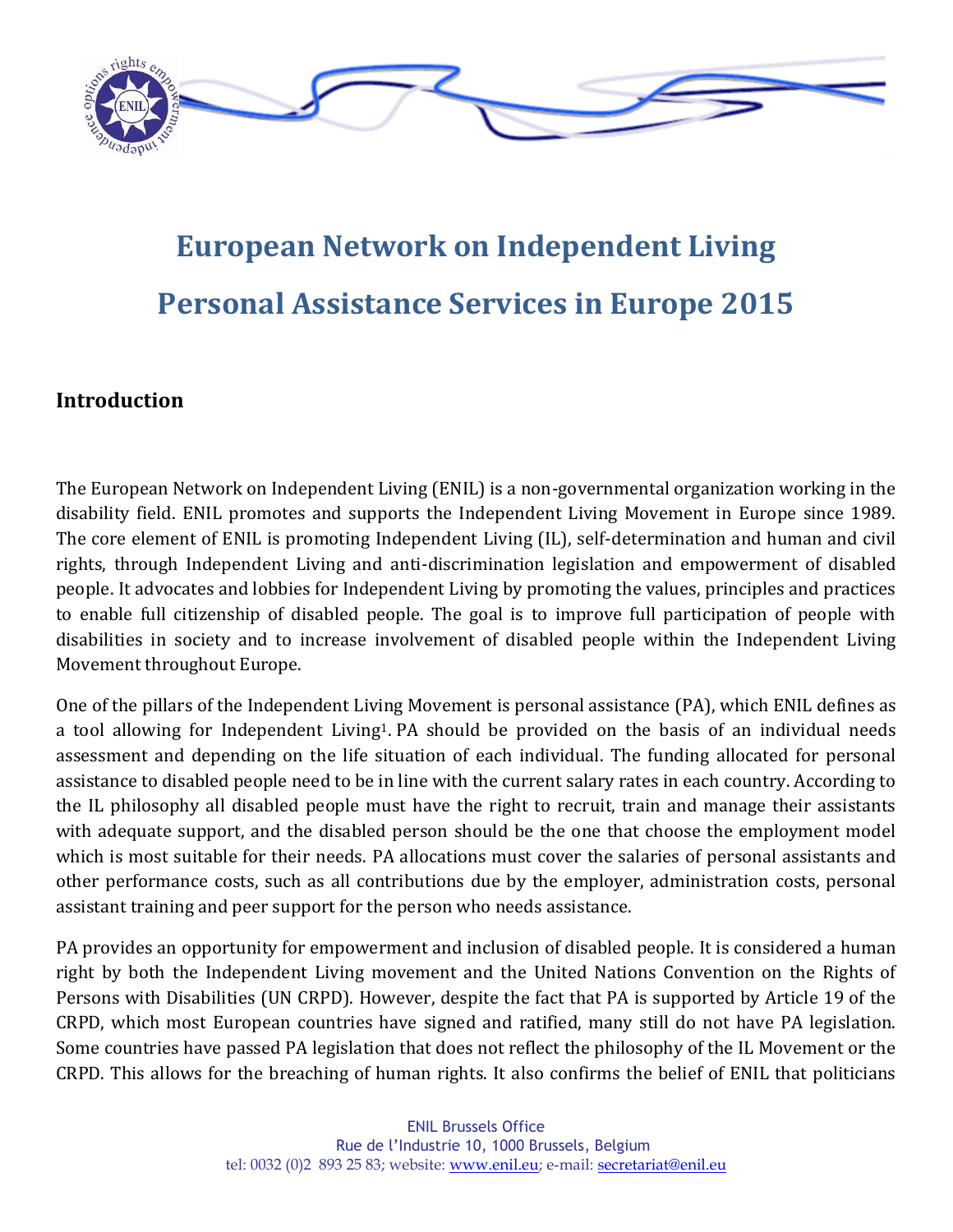

are lacking in knowledge about legislation and on the real situation of disabled people. This lack of political will directly affect thousands of lives on a daily basis. ENIL decided in 2011 to research the availability of PA services within countries of the Council of Europe area collecting information to compare country situations on PA legislation. Research was carried out by ENIL between 2011 and 2013 including a desktop research and the dissemination of a survey. Disability experts from 21 European countries were involved in that process. Information was presented in a comprehensive way in tables format (one for each country). These PA tables, together with a summary report can be found here: <http://www.enil.eu/policy/personal-assistance-tables/>

In 2015 ENIL has updated the collected data contacting again disability experts with answers from the following 20 countries: Belarus, Belgium, Bulgaria, Cyprus, Denmark, Estonia, France, Georgia, Greece, Italy, Latvia, Macedonia, Netherlands, Norway, San Marino, Slovenia, Spain, Switzerland, Sweden, UK. Compared to 2013, four new countries were added – Estonia, Georgia, Macedonia and Switzerland. Unfortunately, ENIL could not collect information from Germany, Iceland, Ireland, Serbia and Slovakia, which all participated in ENIL's previous research project.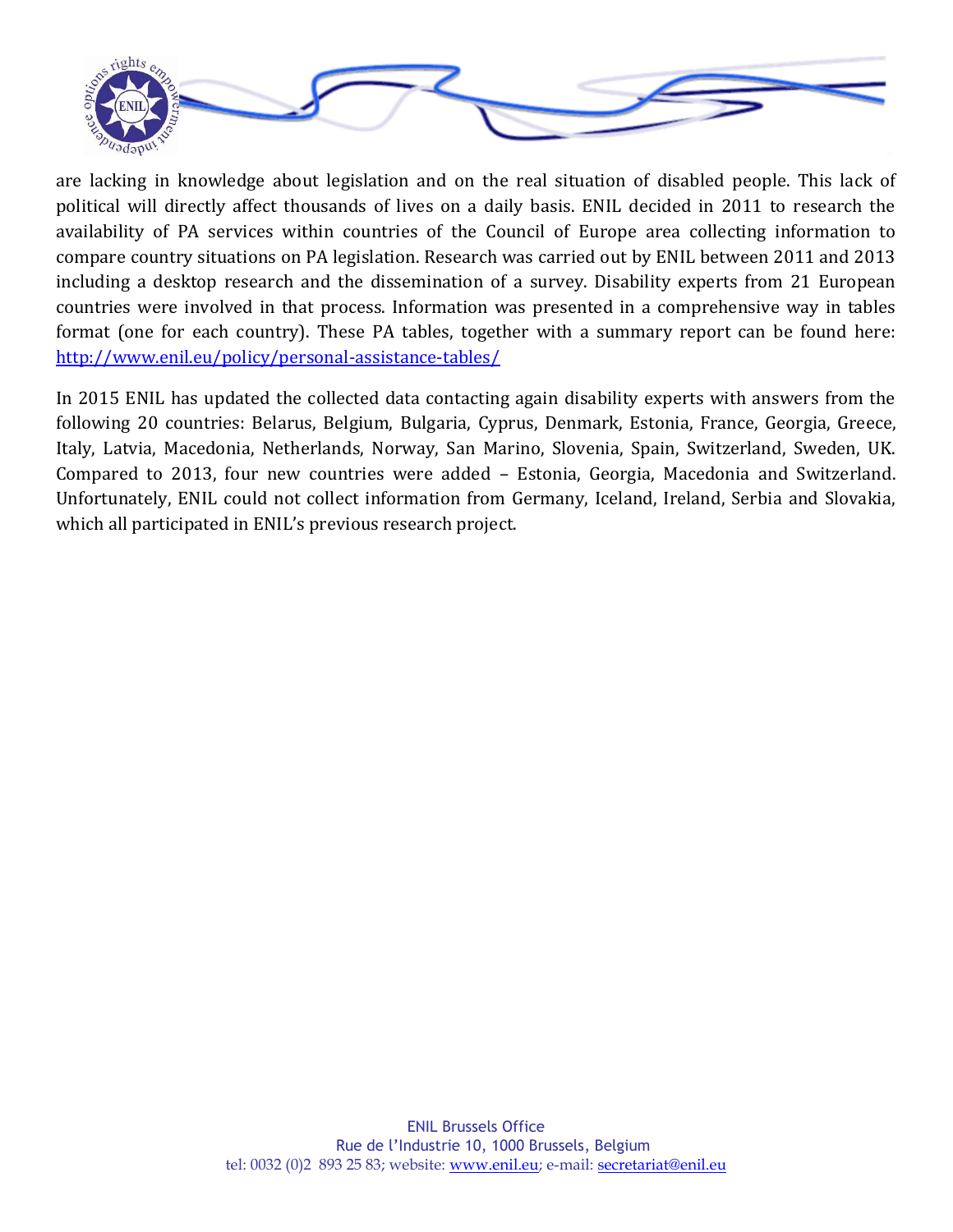

Research questions were divided in two parts covering the following areas:

- Part 1: Key information about personal assistance
	- Legislation/policy
	- Changes in legislation/policy
	- Eligibility assessments
	- Funding
	- Providers and support
- Part 2: Additional information
	- Background information about the introduction of personal assistance into legislation/policy
	- Current challenges in implementing the personal assistance legislation/policy
	- Personal assistance and empowerment
	- Personal assistance role in the process of de-institutionalisation
	- Research on costs of personal assistance
	- Family members as personal assistants

All research questions can be found in Appendix 1.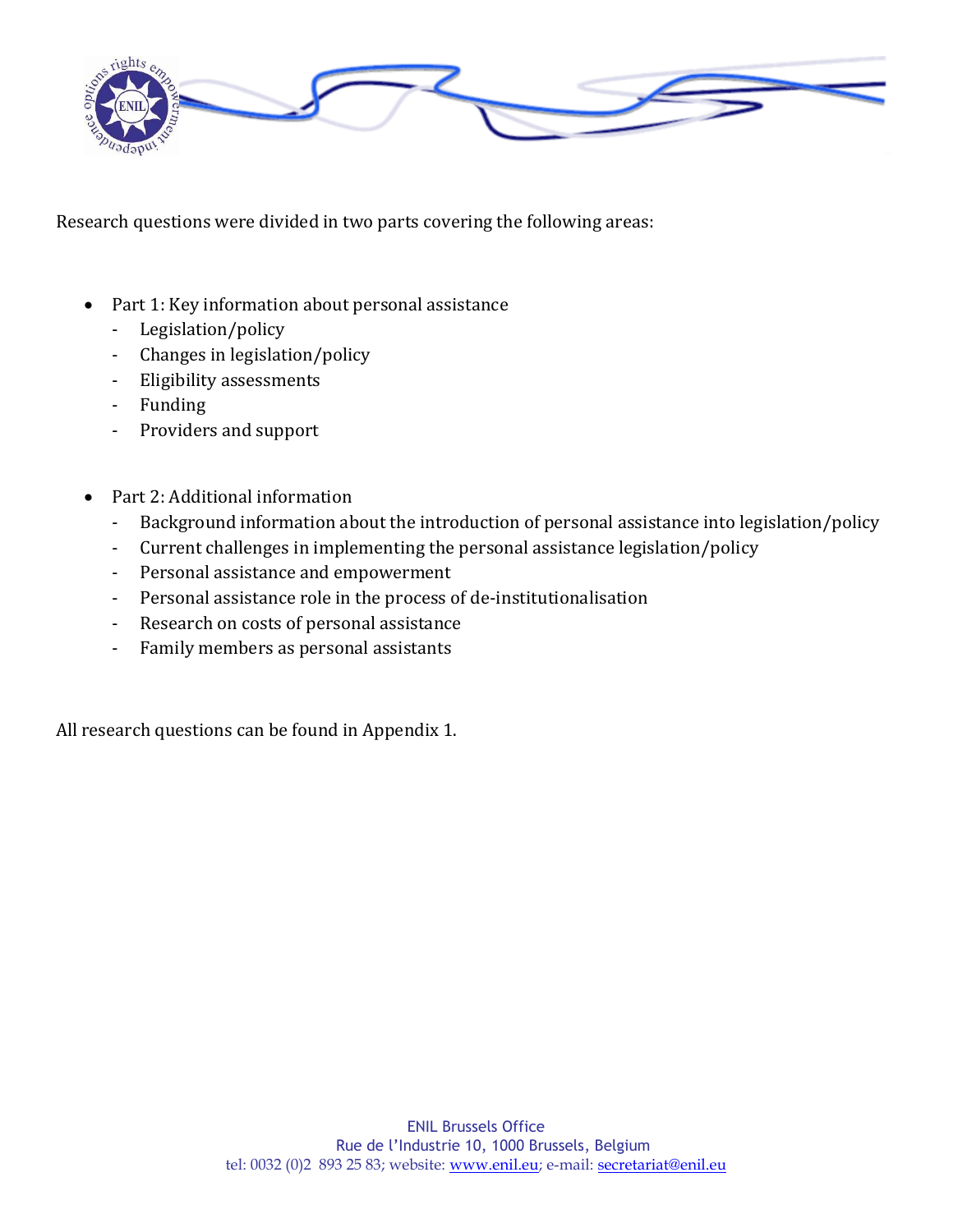

**Main findings from Part 1:**

### **LEGISLATION/POLICY**

**Legislation covering personal assistance (PA)**

Twenty countries have completed the PA Table template prepared by ENIL. Since 2013 four new countries were added to the data collection – Estonia, Georgia, Macedonia and Switzerland. Countries included in the 2013 report but missing from this update are Germany, Iceland, Ireland and Slovakia. Thirteen countries out of the twenty have available PA services including: Belgium, Denmark, Estonia, France, Italy, Latvia, Netherlands, Norway, Slovenia, Spain, Switzerland, Sweden and UK. PA service is also available in Bulgaria, however, it is not grounded in national law, and therefore does not fit ENIL's definition of personal assistance. The Bulgarian data covers only a program which some disabled people in the capital of Sofia benefit from. Similarly, in Slovenia there is no national law regulating PA services, instead different NGOs provide such service, each with different rules and criteria, thus creating chaos in the system. These services are projects through an unemployment measure.

## **PA provided on a pilot basis**

The provision of PA on a pilot basis could be the first step towards the introduction of a national program. At present PA service is provided on a pilot basis only in Slovenia. However, this situation has been ridiculously prolonged since 1996. There is a number of disabled people's organizations (DPOs) providing PA with funding from different sources, but there is no national program. Therefore, not all disabled people have access to PA in accordance with their actual needs.

## **Number of registered PA users**

In 9 of the countries (Belarus, Bulgaria, Cyprus, Georgia, Greece, Macedonia, Netherlands and San Marino) no data for the number of PA users is available. From these only the Netherlands provides PA service. This lack of data is disturbing as it does not allow neither governments, nor NGOs to make reliable estimation of the costs when a pilot program is created.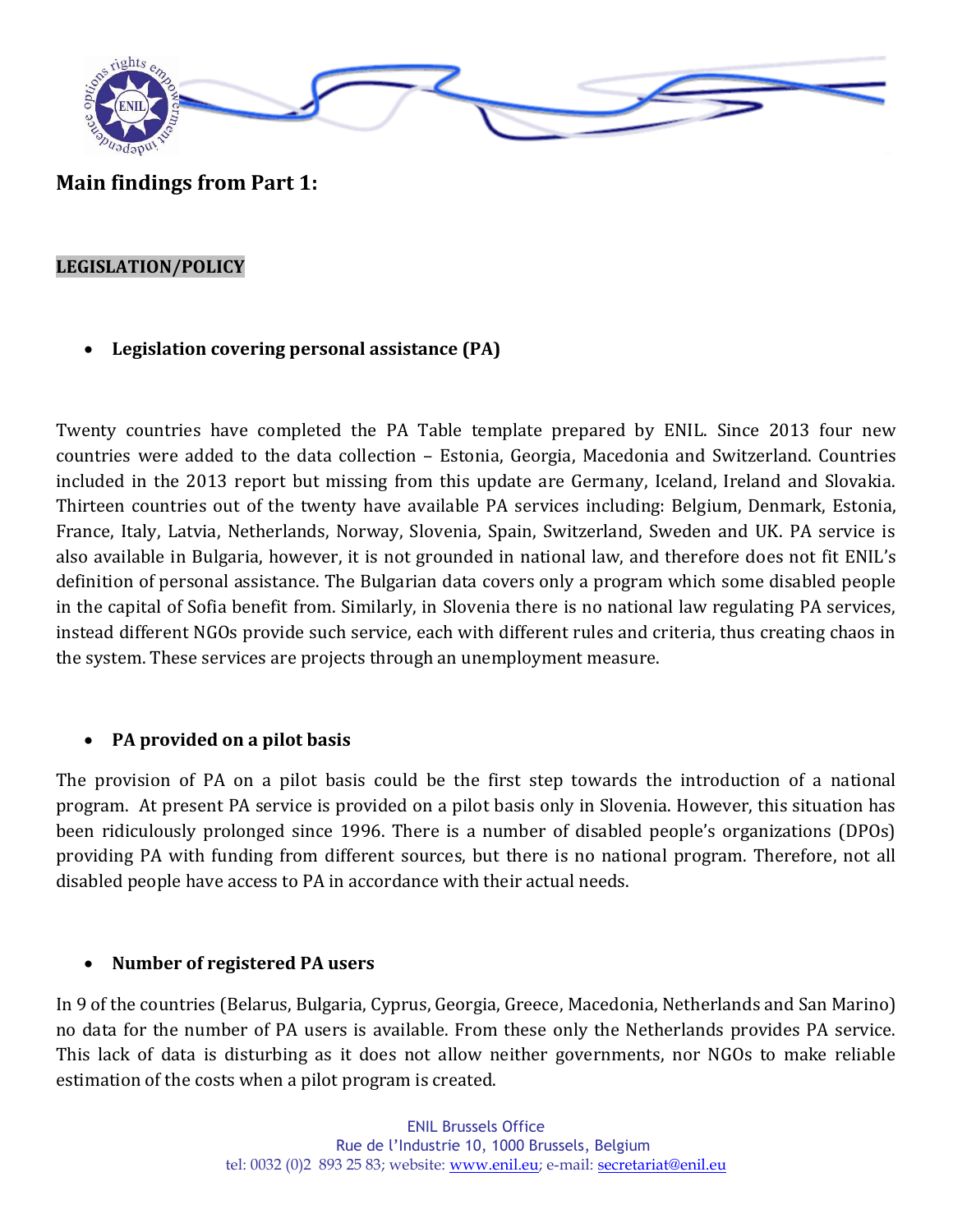

Since 2013 the number of PA users in some European countries has increased. For example in Latvia, Spain, Sweden, significantly in the UK (100,000 across Scotland and Wales in 2013 and 250,000 in 20152) and slightly in Norway (3040 in 2013 and 3600 in 2015).

## **Increase/decrease or stagnation of the registered PA users**

Of the countries where information on the number of PA users is available, 9 report increase (Wallonia/Belgium, Italy, Latvia, Netherlands, Norway, Spain, Sweden, Switzerland and the UK) and 3 (Bulgaria, Macedonia and Georgia) report stagnation. The main reasons for the stagnation are considered to be budget cuts and waiting lists.

# **Type of impairment having impact on the access to PA service**

In general, there are no impairment-based restrictions for access to PA service. However, in practice people with psycho-social disabilities or cognitive impairments in some countries (Bulgaria, Italy, Slovenia, Spain, Switzerland, Sweden and the UK) receive very limited support and thus become victims of discrimination. A potential reason for this stigmatization is the lack of understanding of the needs which are not directly visible. However, this is not an excuse and is unacceptable when speaking about equal, human rights.

In Netherlands only people with a personal care budget may decide to use it to hire a PA. The provision of such budgets is not dependent on the type of impairment. However, providers may judge a person's ability to manage a budget, which limits the access to the PA service.

## **Age affecting the access to PA service**

UK, Latvia, Norway and Netherlands are the only countries whose PA legislation is not age-bounded – everybody, regardless of age, has the same right to receive PA support. In Bulgaria (only referring to the PA program in Sofia) there are no official age restrictions, but privilege is given to younger persons. In France and Denmark people above 65 years of age also receive limited support. In Slovenia, Sweden and Switzerland the age limit of 65 years is explicitly specified. The legislation in this area in Europe has not changed since 2013.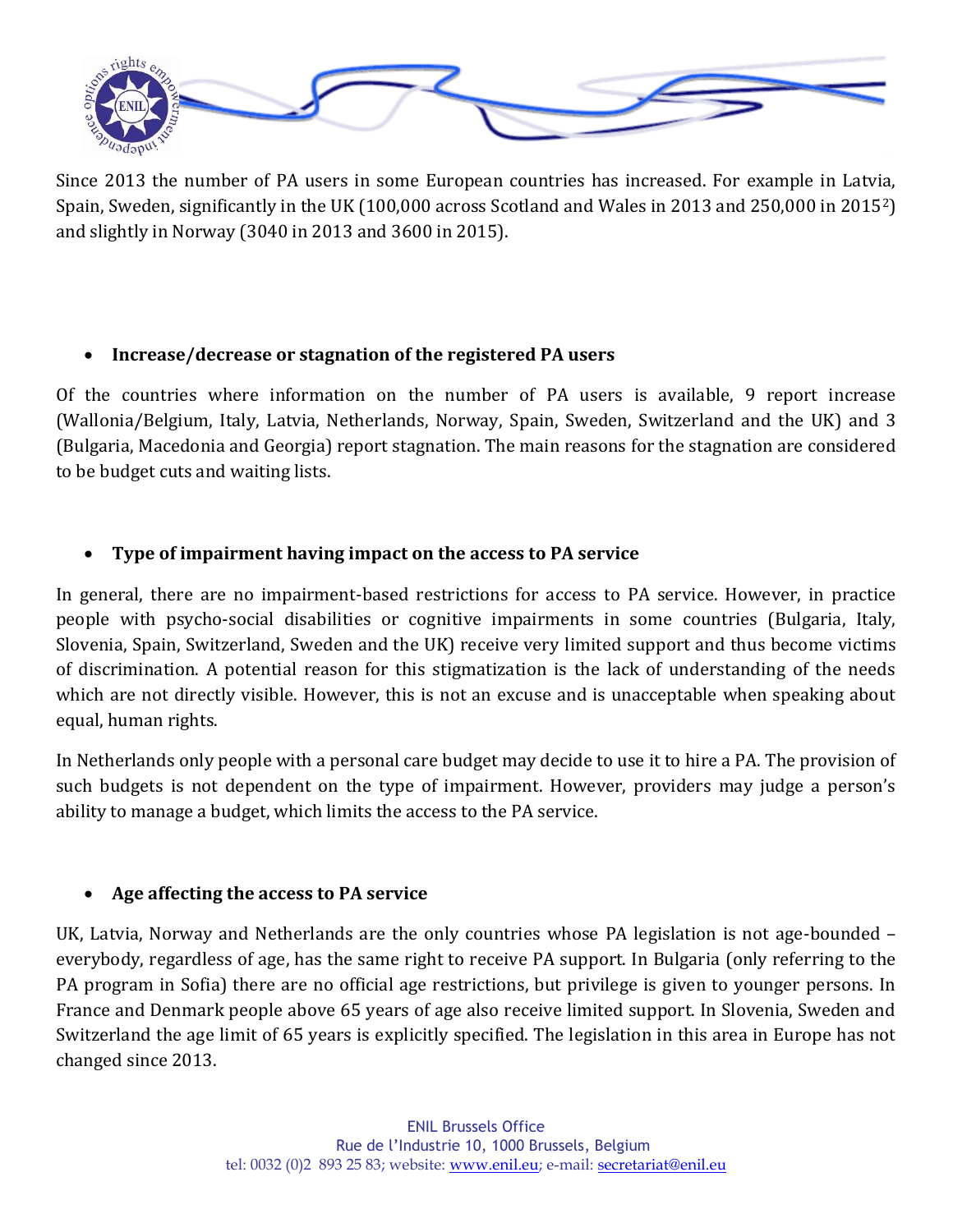

#### **Restrictions on what the PA can be used for**

In most countries with PA legislation there are restrictions in what an assistant is allowed to do. For example, in Denmark and Sweden gardening, shovelling and snow cleaning cannot be part of PA's duties. In France, Netherlands and Spain social and leisure activities are generally ignored (e.g. only 1 hour allocated). Health-related activities are forbidden in France, Norway and Flanders. The three countries which do not impose restrictions on the PA service are Bulgaria, Belgium (but only Wallonia) and Switzerland. However, for instance in Bulgaria, the hours allowed for personal assistance are often so limited that in practice the disabled person prefers to use them for urgent needs and thus social activities remain ignored.

## **CHANGES IN LEGISLATION/POLICY**

## **Changes in legislation/policy restricting the use of PA services**

PA legislation is dynamically changing – only one of the 10 countries with such legislation reported that there were no changes in the last 5 years. In 7 of the countries the changes have been towards deterioration. A dramatic change is experienced by the PA users in the UK with the closure of the centrally funded Independent Living Fund (ILF), which has provided financial support for PA to disabled people across UK 3, 4, 5, 6. All ILF users' funds in England (estimated 17,500) were transferred to local authorities. From early Freedom of Information requests it appears that funds will be cut for many ex-ILF users and in some cases night time support will be removed. All this will have negative impact on the PA use and on the lives of disabled people. Scotland and Northern Ireland will retain a central fund through the newly created ILF Scotland. Wales will have cash transferred to local authorities.

The only country, which reports positive changes in legislation, is Spain, where PA budgets have been increased and more types of disabilities are now considered eligible for support. However, the government is currently considering the introduction of a compulsory two-year training for personal assistants – a measure that is considered by experts in the disability and human rights area not only to be unnecessary, but to overcomplicate the system and make it even more clumsy.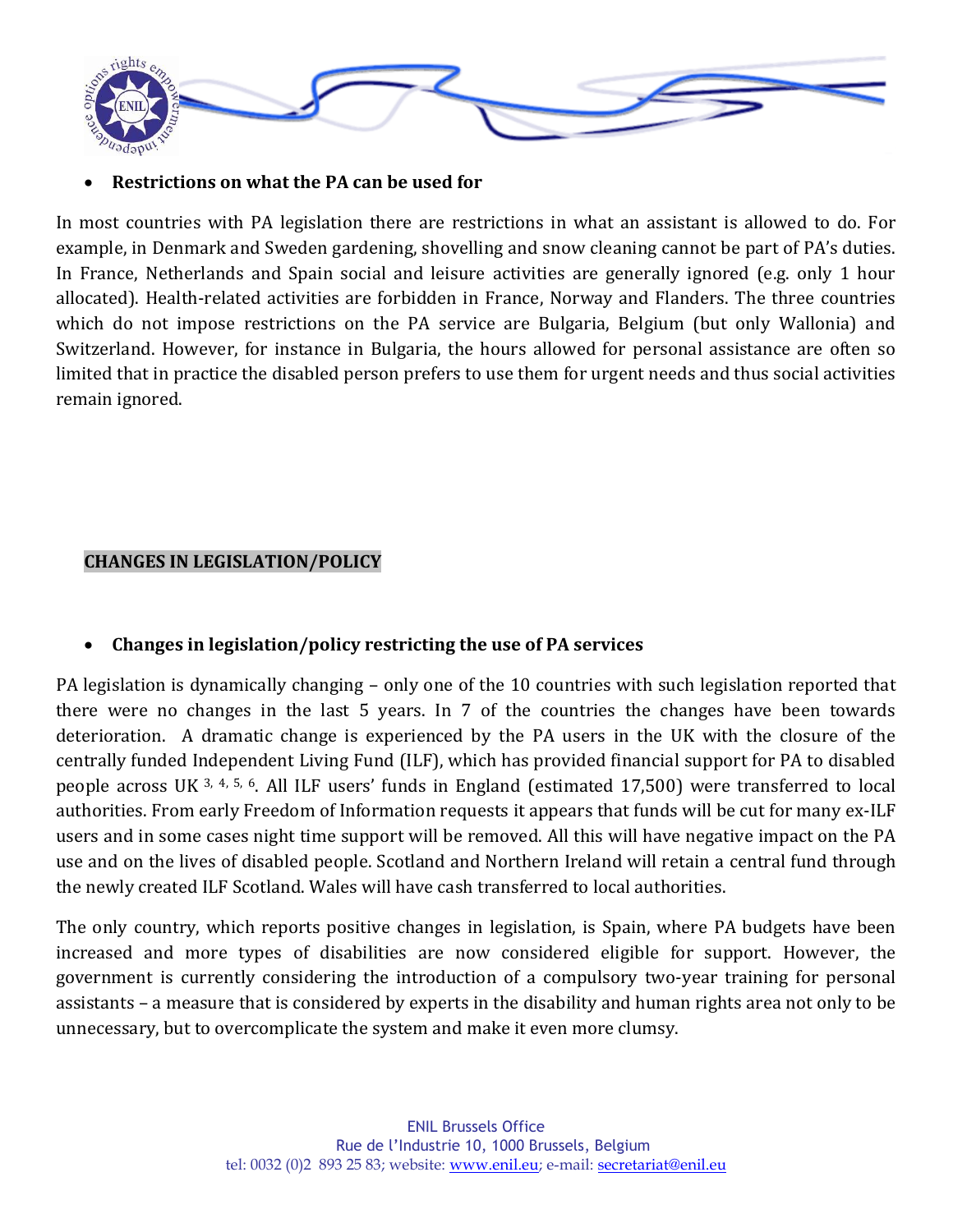

#### **Limitations that prevent/restrict PA use**

Further restrictions of the use of PA service have been introduced in several countries. In Sweden a new interpretation of the law has led to many disabled people being considered ineligible to use the centrally funded PA service. In addition, more emphasis is being put on family responsibility. Access to assistance at municipality level now depends on the financial situation of the municipality and the stamina of a person to appeal a case. In the UK the situation is not more optimistic – the money available for care has reduced, resulting in tighter eligibility for services. This means that many disabled people are no longer eligible for support. The quality of the service has also decreased as more and more often visits from agency workers last no more than 15 minutes which is apparently insufficient time for proper work. In Italy there have been cuts on public spending and the number of people on waiting lists has also increased. Furthermore, the newly introduced co-participation in funding has also its negative implications on the service provided.

#### **Reasons for introducing negative changes/restrictions**

In 7 of the countries with PA legislation (UK, Sweden, Italy, Spain, France, Denmark and Belgium's Wallonia) the reasons for the changes in PA service are financial. This is not surprising considering the overall economic situation in Europe in the last years. Only Switzerland reports (although only as speculation) that the reason might be related to poor management instead of financies – the responsible agencies might have hired too many staff members, expecting a much larger demand than actually occurred.

#### **ELIGIBILITY ASSESSMENTS**

#### **Who carries out eligibility assessments for PA?**

In most countries with PA legislation (Belgium, Bulgaria, France, Italy, Norway, Spain and the UK) assessment happens at the local level and is usually carried out by social workers. In Spain there is no separate PA assessment. A general assessment is carried out of person's eligibility to use the different services and budgets, one of which is the PA budget.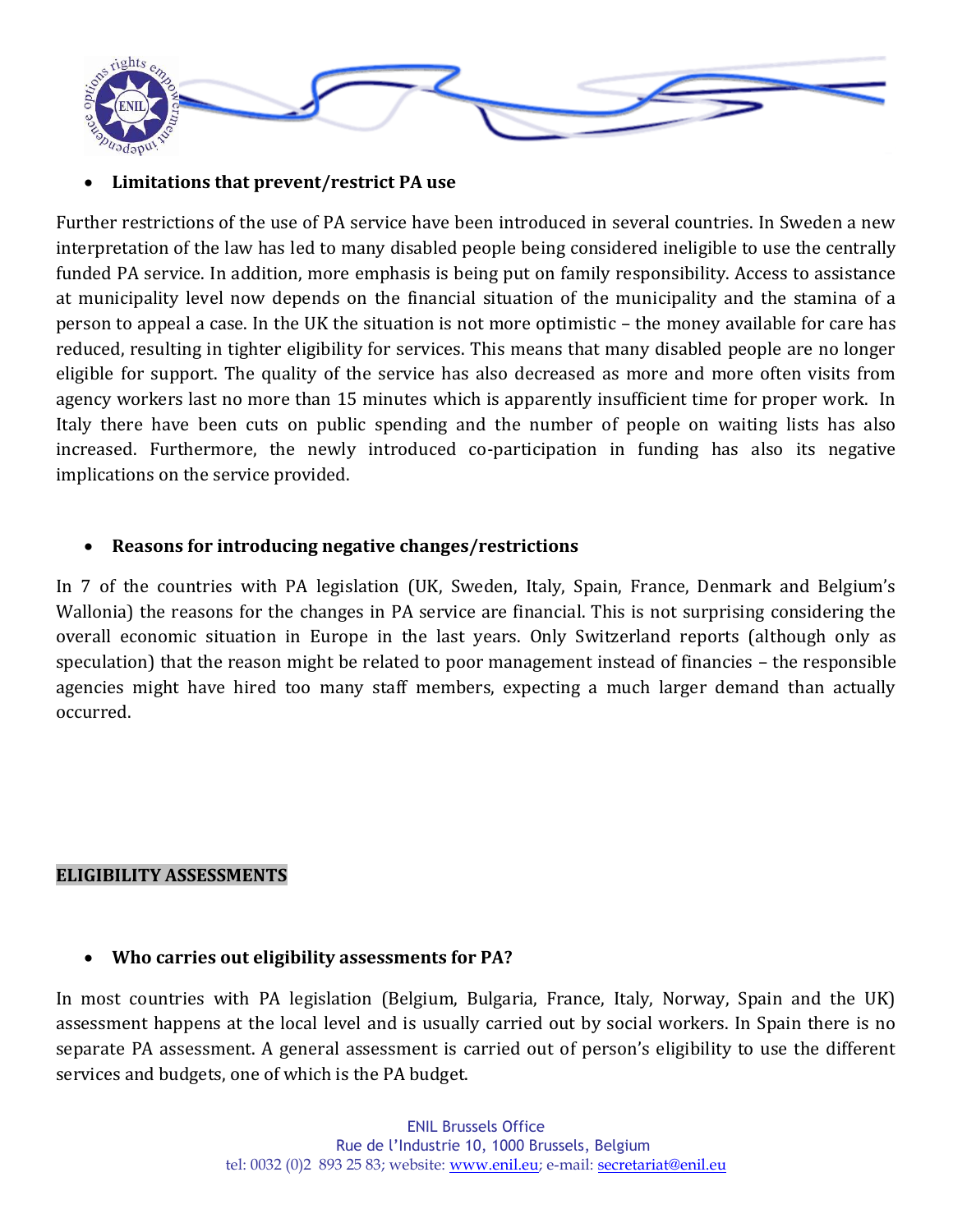

#### **How often assessments are repeated?**

Most countries do re-assessment on a yearly basis. This is the case in Belgium (only Wallonia), Bulgaria, Denmark, Latvia, Norway and the UK. In other countries the time frame varies according to the specific type of impairment or the service provider. For example in Sweden reassessment happens every two years if the provider is at the national government and every year if assistance is provided by the municipality. In Slovenia the reassessment is not fixed, it depends on the NGO that provides the support. In Spain and Flanders in Belgium there is no requirement for reassessment.

#### **Tools for assessment**

Different specialised tools are used in the different countries. Usually, these are in the form of questionnaires aiming to determine the type of support needed and its frequency.

#### **FUNDING**

#### **Funding of PA services**

Funding of PA service in most countries happens at both levels – national and local/regional. This is the case with Denmark, France, Italy, Latvia, Netherlands, Norway, Slovenia, Sweden, Spain and the UK. There are also countries where insurance companies take this responsibility – e.g. in Norway and Switzerland.

#### **Means tested access**

PA is a means tested service in Flanders (Belgium), France, Italy, the Netherlands, Norway, Spain and the UK and some users may have to contribute to the cost of having a PA. In Bulgaria, Wallonia (Belgium), Latvia, Denmark, Sweden and Switzerland it is fully funded by either local or national authorities.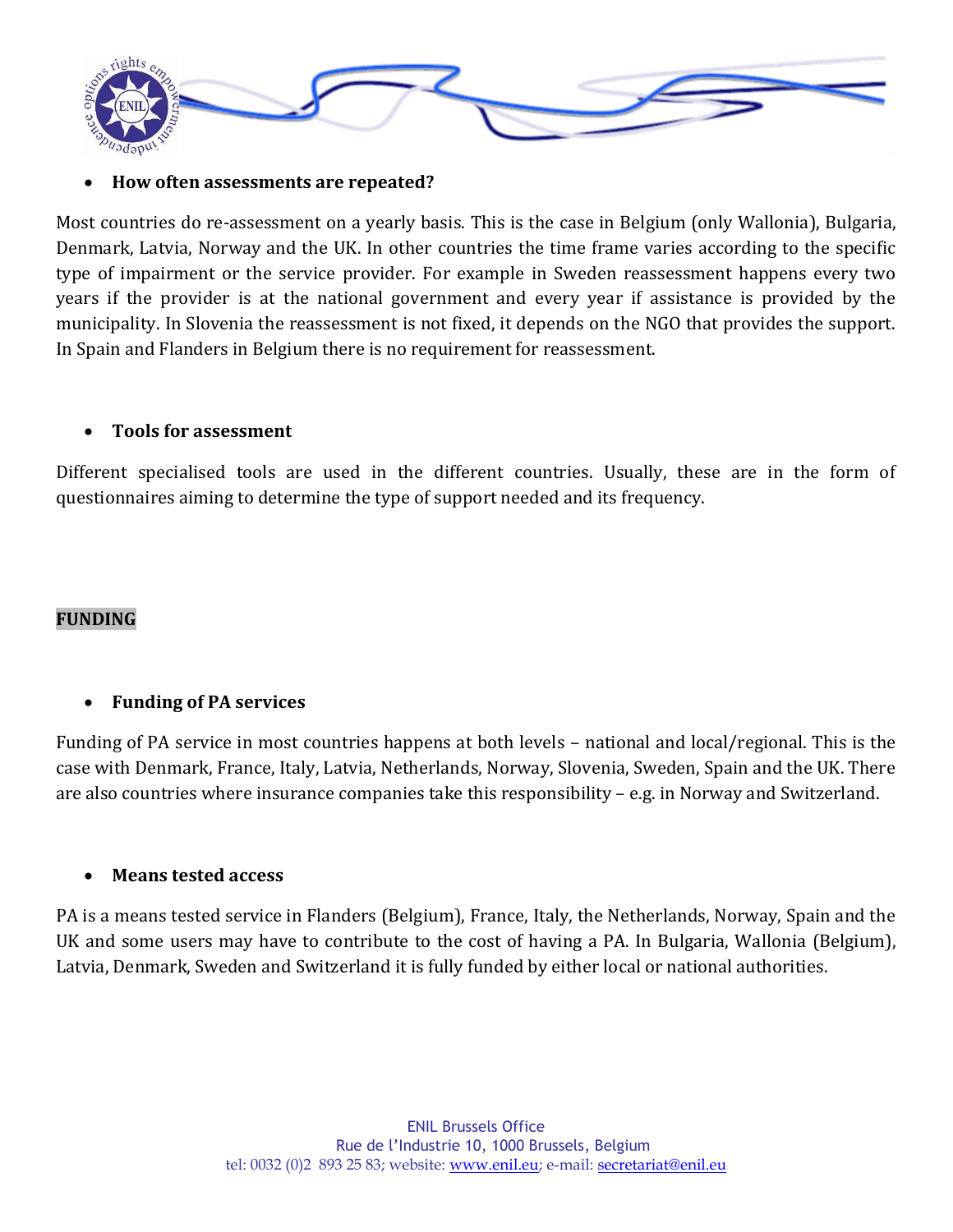

#### **Maximum number of PA hours per day/week**

As can be expected these numbers vary dramatically in the different countries. There are countries where users can have 24 hours of PA per day or even more in cases where a person needs two assistants per hour. However, these are exceptions – Denmark, France, Sweden and the UK. In most countries there are restrictions of the number of hours.

#### **Hourly rate funded**

It is difficult to make comparison between the countries as the hourly rate is very much dependant on the overall cost of living. In some countries, for example Bulgaria, the amount is so low that PA users have immense difficulties in finding personal assistants outside their families.

#### **Direct payments**

Direct payments is considered by many to be the most empowering, from the perspective of the users, way to manage PA service. However, not all countries with PA legislation have introduced direct payments. For example, disabled people in Bulgaria and Slovenia do not have a chance to opt for direct payments. In other countries, such as Italy and Belgium, there are differences between the regions. The Flanders region in Belgium has introduced direct payments, while Wallonia has not.

#### **Family members as PAs**

This topic often provokes hot debates and so far no universal decision has been taken even at the territory of one country. The issue is highly culture specific and some trends for this can be seen from the survey results. For example countries like Spain and Bulgaria allow PAs to be family members and people there often use this opportunity. In countries like Sweden, the UK, Belgium (Wallonia region) and the Netherlands certain restrictions are implied. There are also countries which do not allow family members to provide PA support – e.g. Switzerland.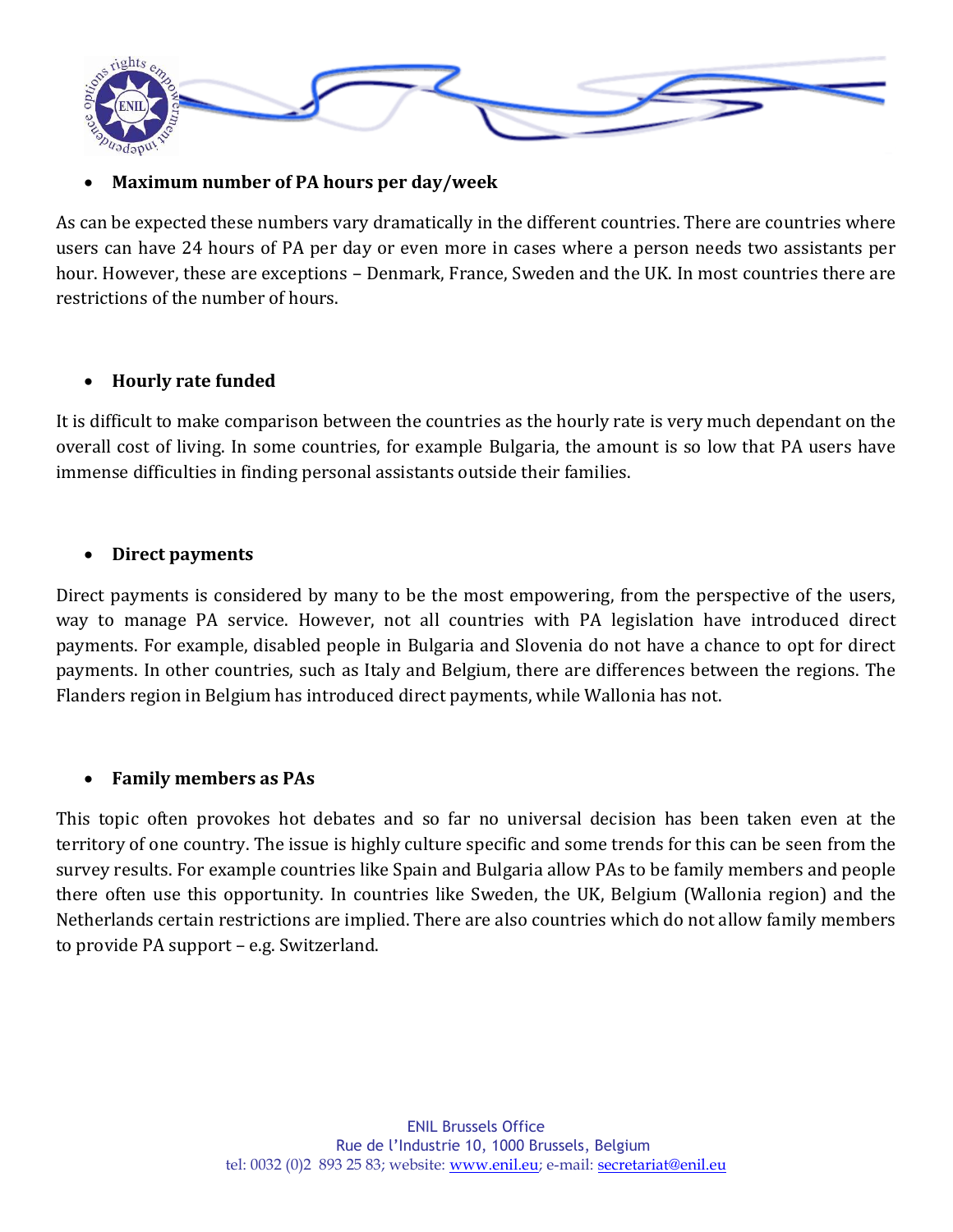

#### **Choice of providers of PA services**

In nine countries with PA legislation there is a choice of providers of PA services (Denmark, France, Italy, Latvia, Netherlands, Norway, Spain, Sweden and the UK). However, in some countries (e.g. Italy and Norway) there are differences between municipalities and the availability of a choice of providers depends on the particular municipality. In Switzerland and Bulgaria there is no option to choose between different providers – only self-employed people can be hired.

Of those countries which have user cooperatives, those that require accreditation are France, Italy, Netherlands, Norway and Sweden. The rest of the countries either do not have cooperatives, or accreditation is not a requirement.

#### **Training of PA users**

Of the countries with PA legislation Denmark, Italy, Norway, Sweden and the UK provide some kind of training for the PA users on how to recruit and manage their assistance. This is either provided by experts (psychologists, social workers) or by other disabled persons. However, the latter exists in very few countries – like in Sweden for instance. This shows that peer support is still rarely available for disabled people to use. Good practice is evident in the UK where PA users train their assistants by themselves.

The general lack of training of assistants by the PA users themselves is a problem because according to the human rights perspective and the social model of disability it is disabled people who are experts on their own needs. No external 'expert' (no matter what kind of profession they possess) can know better than the persons themselves how another person can assist them. Moreover, the importance of such training is essential if a real professional bond will be established between the disabled person and the personal assistant.7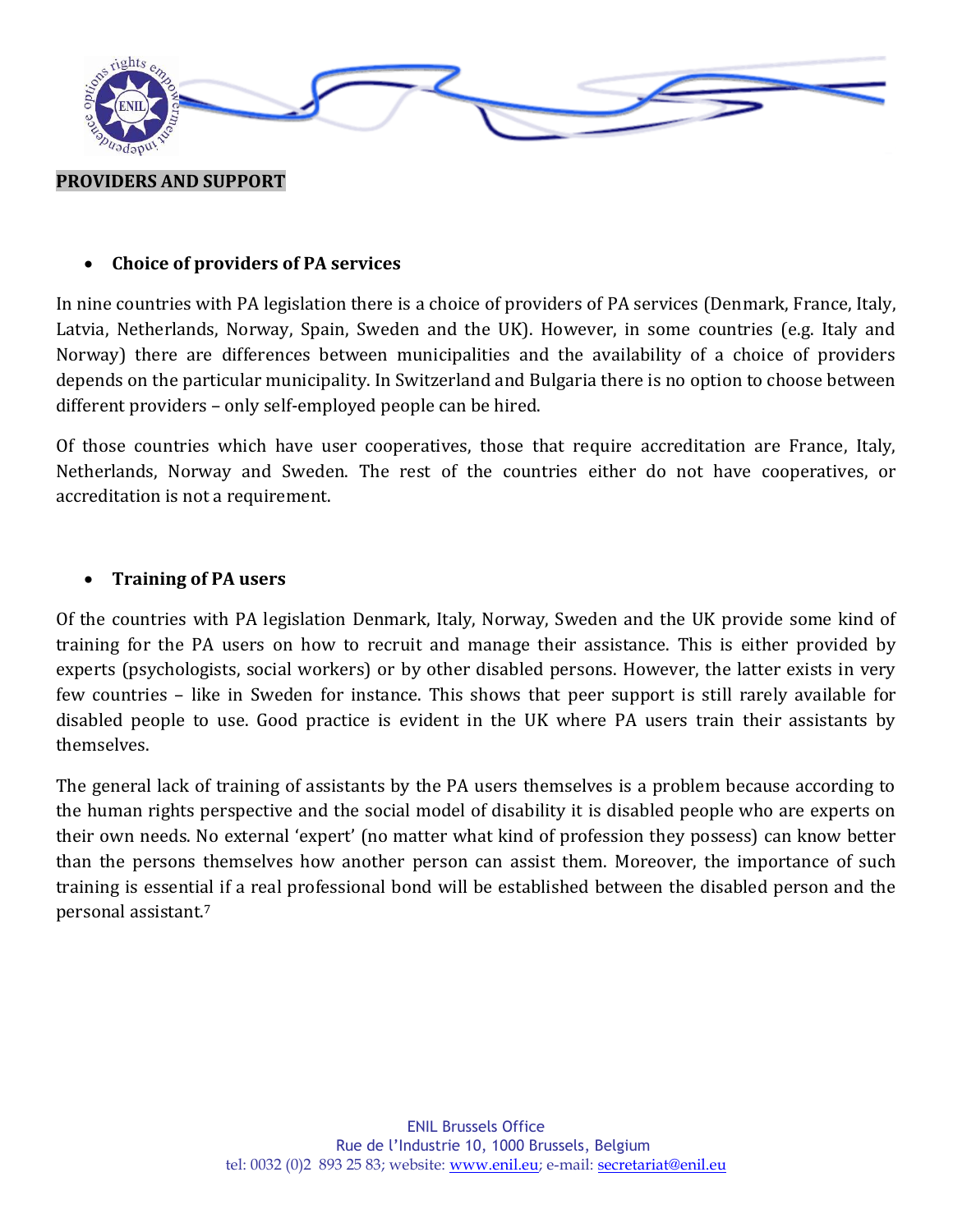

#### **Are people with intellectual disabilities allowed to manage their own assistance?**

Eight countries report that people with intellectual disabilities are allowed to manage their PA themselves. These are Belgium, France, Netherlands, Norway, Spain, Sweden, Switzerland and the UK. However, in reality in most of these countries family members manage the PA support. In Bulgaria, Denmark and Italy people with psycho-social disabilities are deprived from their right to use PA.

# **Main findings from Part 2:**

#### **Background information**

A driving force for change in most countries has been the Independent Living Movement. Either individuals or organisations of disabled people have initiated the process of development of PA service and legislation. This process first began in the countries from Western and Northern Europe – around the 1970s in Denmark, a few years later in France, in 1987 in Belgium with the foundation of Independent Living Flanders (an Independent Living organisation) and around the same time in Sweden and the UK. More recently legislation changes were introduced in Estonia, Latvia and Bulgaria.

#### **Challenges**

The challenges that PA users throughout Europe meet nowadays have not changed much since 2013. Disabled people are still fighting to receive more hours of assistance, better salaries for their assistants and access to PA regardless of the type of their impairment. One of the main reasons for these challenges is financial, but not less important is the difficult transition from the medical to the social model of disability. Changing the mindset of society and decision makers is a challenge that needs to be tackled persistently.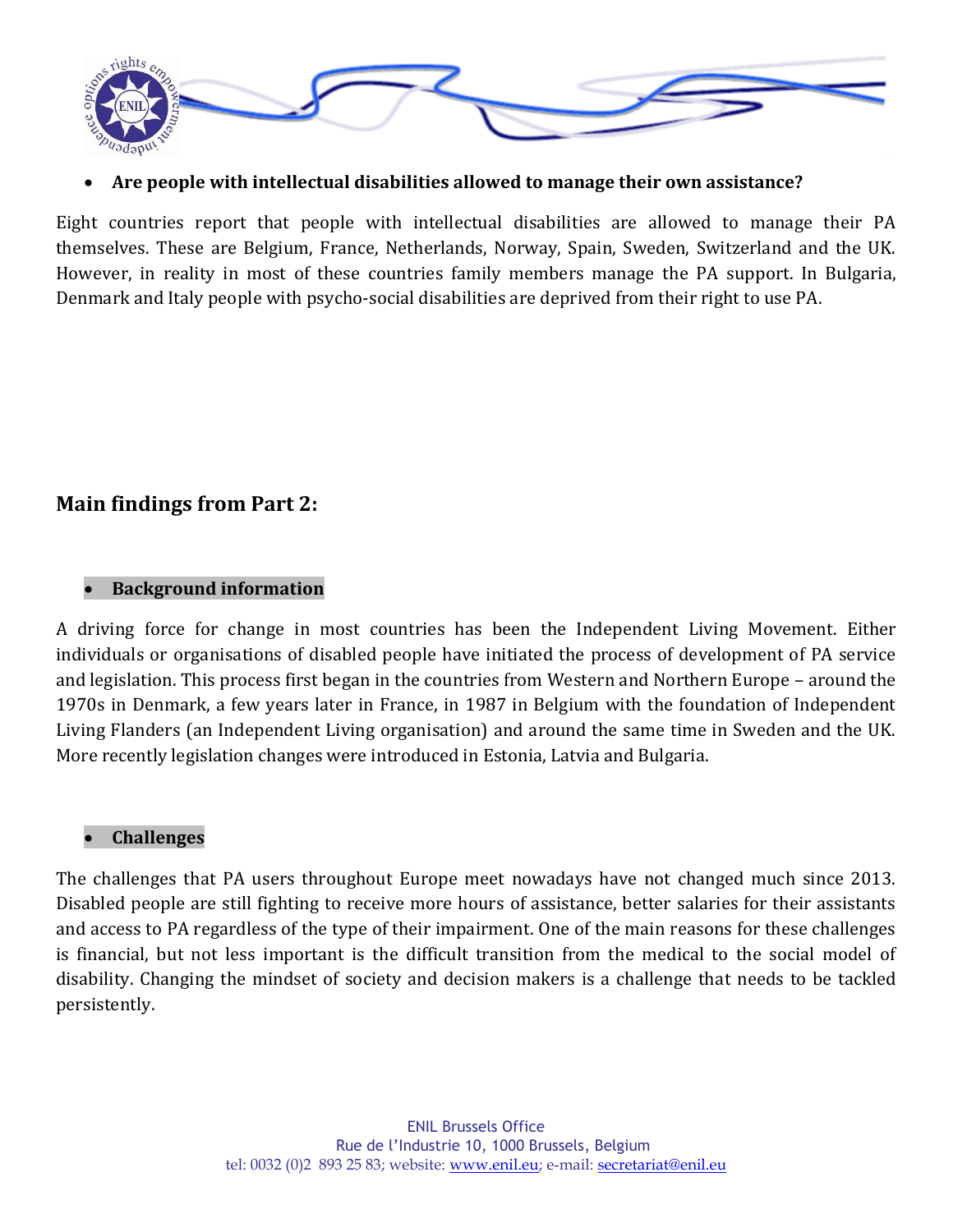

#### **Empowerment**

In general it is thought that the PA legislation has led to the empowerment of disabled people. In Belgium, Norway, the UK, Estonia and Sweden it has helped disabled people to live more independently. Having a personal assistant for many is a chance to leave home and not live with their parents as adults, to have more active and meaningful life. Many grassroot organisations of disabled people and cooperatives have been established after the official recognition of the right of personal assistance.

#### **De-institutionalisation and PA**

PA can be used as a tool in the process of DI. People who live in institutions could benefit from that kind of service, which could help them leave the institution and start living independently. However, according to the data collected, in most countries PA is not used as a measure in the DI process. It contributes to the DI process, but marginally. Most PA users have never lived in an institution (reported by Belgium and Denmark). France reports that institutional care is still highly popular in the country. Similar comments come from Bulgaria where a re-institutionalisation process is witnessed. This means that people are moved from larger institutions to small group homes which cannot be considered to be community-based service.

## **Research on the costs of PA**

The research on the costs of PA is limited or there is no publicly available data from such research. Bulgaria, France, Italy and Latvia do not have information of any research of this kind to have taken place. The Netherlands, Norway and Switzerland report the existence of such data, but no further details are provided. Slovenia reports one research on the costs of PA, carried out for the ENIL survey Comparing the Cost of Independent Living and Residential Care in 2012. The Swedish National Board of Health and Welfare has produced a study showing an increase in costs of assistance over the years as people ask for more hours than once was estimated. Overall, it can be seen that governments still do not put enough efforts in research work.8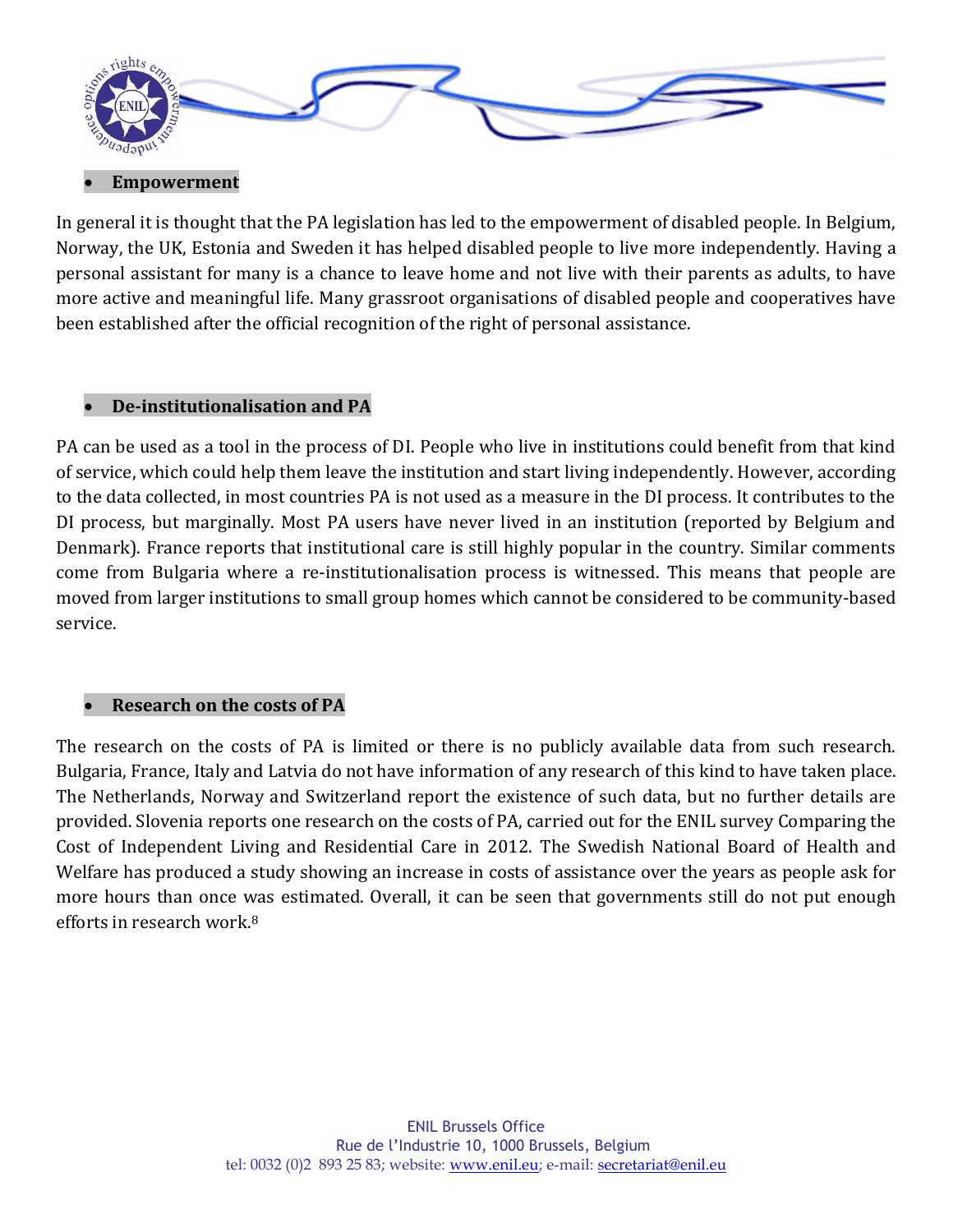

# **Conclusions:**

Several conclusions could be drawn from this summary of the updated data on the situation of personal assistance collected from 20 European countries. Most of them repeat the conclusions from the report published by ENIL in 2013. There is still a great variation in legislation and availability of PA services across Europe. A matter of great concern is that there are still countries where no PA service and legislation exist. There are still discriminatory provisions which go against the UN CRPD – especially restrictions of the access to PA service on the basis of age or type of disability. Another serious challenge are the financial cuts that have been introduced in many countries, disproportionally affecting disabled people.<sup>9</sup>

# **Recommendations:**

The fact that this report repeats the recommendations produced two years ago shows that there is a lack of political will the situation of disabled people to be improved. ENIL still emphasises the urgent need for the national governments to:

• **Enact legislation for PA services,** which is compliant with the CRPD and reflects the philosophy of the Independent Living Movement;

• Ensure that the **responsibility** for PA services is assumed **at the national level,** to ensure equal access throughout the country;

- Ensure that PA services are provided on the basis of **an individual needs assessment** and are dependent upon the life situation of each individual. This should be in line with a **social understanding of disability,** and not carried out using a medical approach;
- Ensure that the PA legislation and services **do not discriminate** based on type or perceived level of disability;
- Ensure that the rates allocated for personal assistance to disabled people are **in line with the current salary rates** in each country;
- Give disabled people the **right to recruit, train and manage** their own assistants, with adequate support, if preferred;
- Facilitate an **exchange of ideas and knowledge** about good legislation and practice in the area of personal assistance with other European countries;

• Improve the **collection of relevant data** to support advocacy and development of good legislation in this area.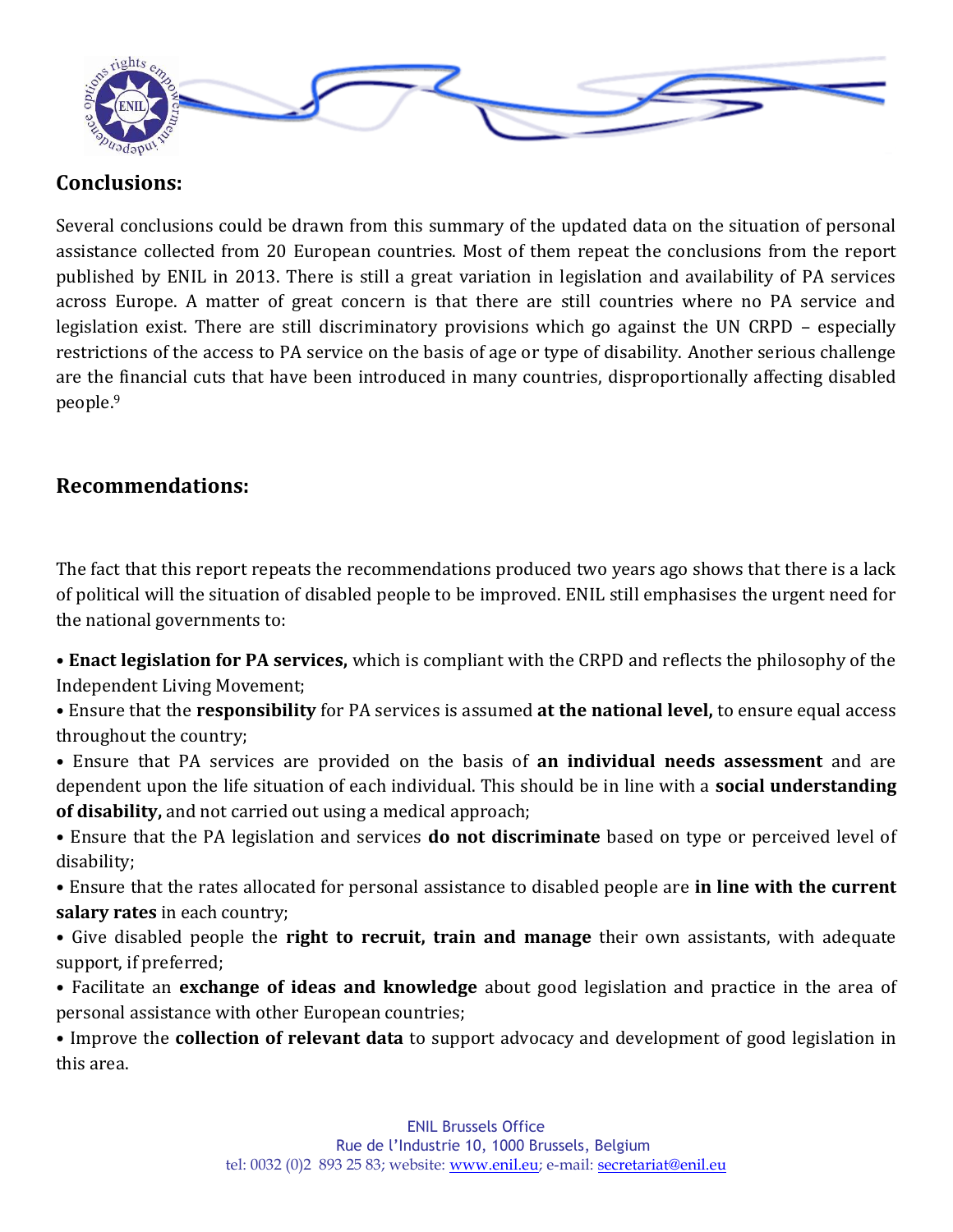

# **Footnotes:**

<sup>1</sup>ENIL's key definitions on Independent Living <http://www.enil.eu/policy/>

<sup>2</sup> These are estimates supplied by Sue Bott via figures from Skills for Care

3 Article on the ENIL website, published on 25/03/2013: *"The Fight for the Independent Living Fund in the UK: DPAC and Disabled People Take the Government to Court*":

[http://www.enil.eu/news/the-fight-for-the-independent-living-fund-in-the-uk-dpac-and-disabled](http://www.enil.eu/news/the-fight-for-the-independent-living-fund-in-the-uk-dpac-and-disabled-people-take-the-government-to-court/)[people-take-the-government-to-court/](http://www.enil.eu/news/the-fight-for-the-independent-living-fund-in-the-uk-dpac-and-disabled-people-take-the-government-to-court/)

<sup>4</sup> Article on the ENIL website, published on 07/11/2013: *"Victory-Appeal Court in London Quash Decision to Close the Independent Living Fund":*

[www.enil.eu/news/victory-appeal-court-in-london-quash-decision-to-close-the-independent-living](http://www.enil.eu/news/victory-appeal-court-in-london-quash-decision-to-close-the-independent-living-fund/)[fund/](http://www.enil.eu/news/victory-appeal-court-in-london-quash-decision-to-close-the-independent-living-fund/)

<sup>5</sup> Article on the ENIL website, published on 09/04/2015: *"UK Disabled People Appeal to the UN Over Independent Living Fund Closure":*

<http://www.enil.eu/news/uk-disabled-people-appeal-to-the-un-over-independent-living-fund-closure/>

<sup>6</sup> Article on the ENIL website, published on *30/06/2015: "Disabled People Against Cuts Storm the British Parliament Against Closure of the Independent Living Fund":*

[http://www.enil.eu/news/disabled-people-against-cuts-storm-the-british-parliament-against-closure](http://www.enil.eu/news/disabled-people-against-cuts-storm-the-british-parliament-against-closure-of-the-independent-living-fund/)[of-the-independent-living-fund/](http://www.enil.eu/news/disabled-people-against-cuts-storm-the-british-parliament-against-closure-of-the-independent-living-fund/)

<sup>7</sup> Training Manual "Peer Support for Independent Living"

[http://www.enil.eu/wp-content/uploads/2012/06/Peer-Support-Training-Manual-Final\\_281014.pdf](http://www.enil.eu/wp-content/uploads/2012/06/Peer-Support-Training-Manual-Final_281014.pdf)

<sup>8</sup> ENIL Survey "Comparing the Costs of Independent Living and Residential Care"

[http://www.enil.eu/wp-content/uploads/2012/06/Cost-survey\\_FINAL1.pdf](http://www.enil.eu/wp-content/uploads/2012/06/Cost-survey_FINAL1.pdf)

<sup>9</sup>Article on the ENIL website published on 05/05/2014: *"Stop Disability Cuts" Campaign Culminates In a Number of Awareness Raising Activities Throughout Europe to Mark the European Independent Living Day, 5th May 2014*

[http://www.enil.eu/news/stop-disability-cuts-campaign-culminates-in-a-number-of-awareness-raising](http://www.enil.eu/news/stop-disability-cuts-campaign-culminates-in-a-number-of-awareness-raising-activities-throughout-europe-to-mark-european-independent-living-day-5th-may-2014/)[activities-throughout-europe-to-mark-european-independent-living-day-5th-may-2014/](http://www.enil.eu/news/stop-disability-cuts-campaign-culminates-in-a-number-of-awareness-raising-activities-throughout-europe-to-mark-european-independent-living-day-5th-may-2014/)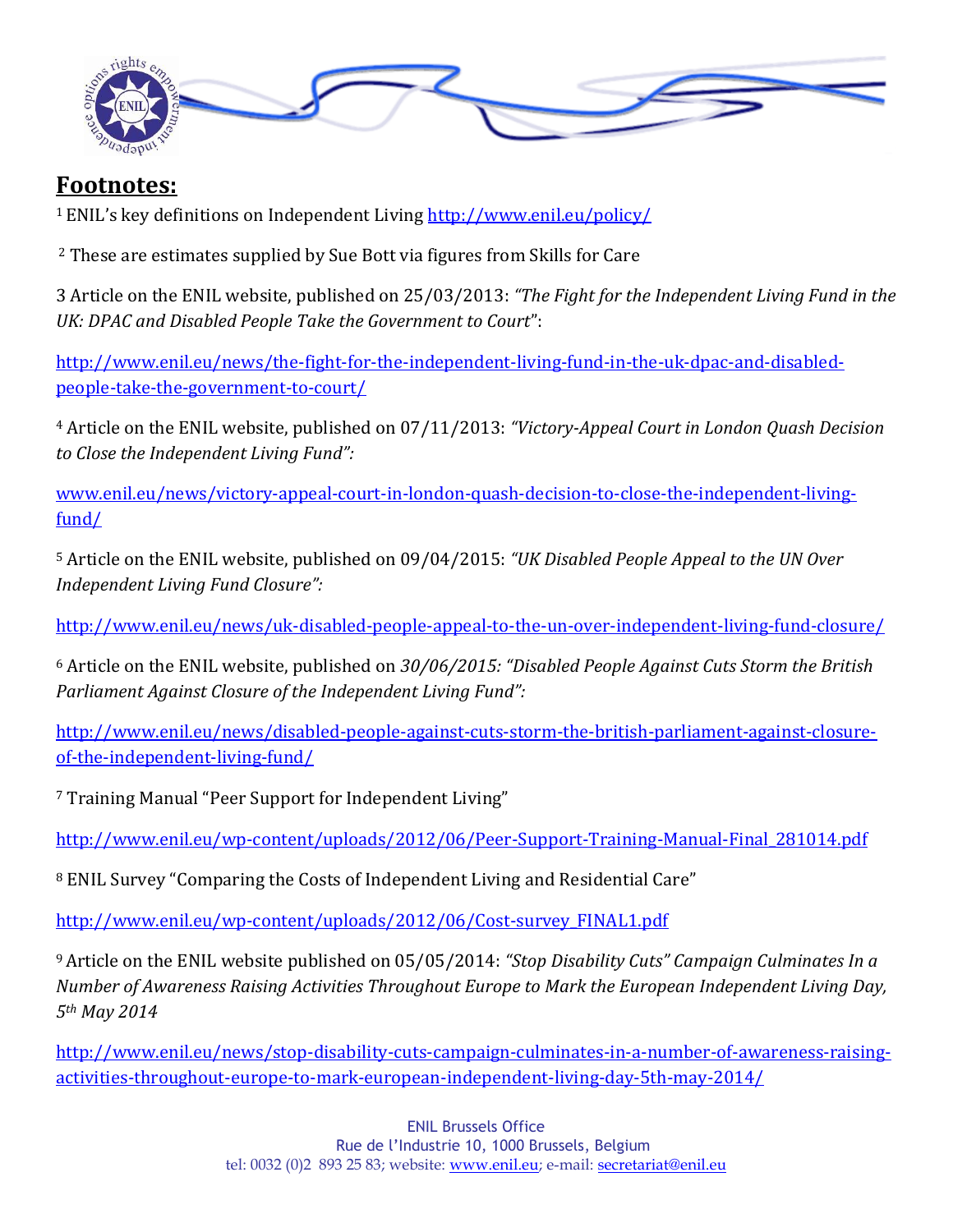

# **Appendix 1**

# **ENIL Personal Assistance Survey**

**Country/region:** 

**Updated on: (date)** 

**Contact Person:** 

*ENIL Contact Person: (to be completed by ENIL)*

#### **PART 1: KEY INFORMATION ABOUT PERSONAL ASSISTANCE**

# **LEGISLATION/POLICY** Is there legislation covering personal assistance (PA)? YES/NO If YES, please specify what type of legislation and at which level of government (national, regional, local): Is PA currently provided on a pilot basis? YES/NO If YES, please specify the year when it started: What is the total number of registered PA users in the country? Has this number increased, decreased or stagnated (eg due to waiting lists) in the last 5 years? Increased Decreased Stagnated due to waiting lists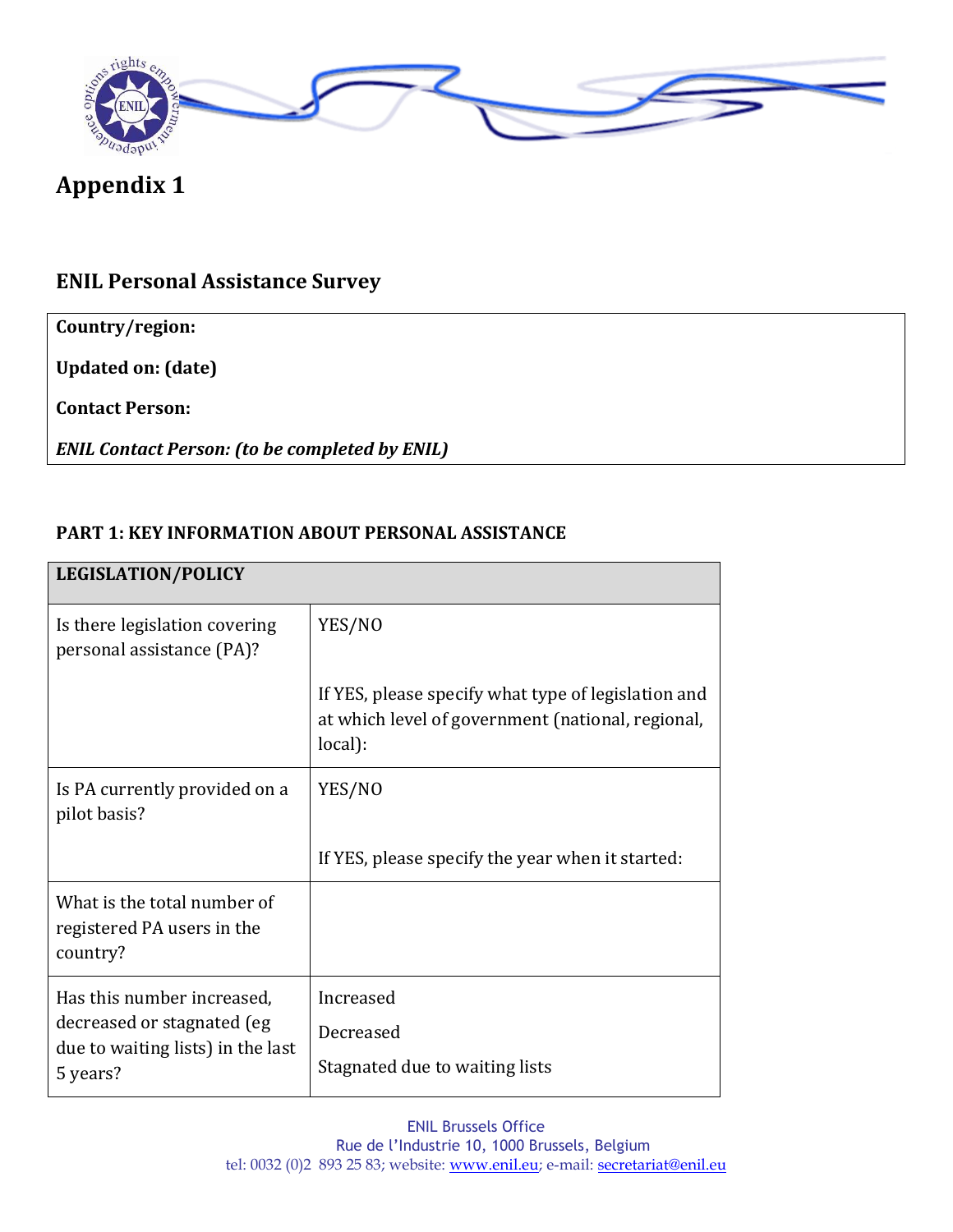

| Does everyone, regardless of<br>type of impairment, have<br>access to PA?                                                                 | YES/NO                                       |  |
|-------------------------------------------------------------------------------------------------------------------------------------------|----------------------------------------------|--|
|                                                                                                                                           | If NO, which impairment groups are excluded: |  |
| Does everyone, regardless of<br>age, have access to PA?                                                                                   | YES/NO                                       |  |
|                                                                                                                                           | If NO, which age groups are excluded:        |  |
| Are there restrictions on what<br>PA can be used for?                                                                                     | YES/NO                                       |  |
|                                                                                                                                           | If YES, please explain:                      |  |
| <b>CHANGES IN LEGISLATION/POLICY</b>                                                                                                      |                                              |  |
| Have there been any changes<br>in legislation/policy<br>restricting the use of PA in the                                                  | YES/NO                                       |  |
| last 5 years?                                                                                                                             | If yes, please explain:                      |  |
| Have any other limitations<br>been introduced that<br>prevent/restrict PA use in the                                                      | YES/NO<br>If yes, please explain?            |  |
| last 5 years?                                                                                                                             |                                              |  |
| If negative<br>changes/restrictions have<br>taken place in the last 5 years,<br>what were the reasons (eg<br>structural, financial etc.)? |                                              |  |
| <b>ELIGIBILITY ASSESSMENTS</b>                                                                                                            |                                              |  |
| Who carries out eligibility<br>assessments for PA?                                                                                        |                                              |  |
| How often are assessments                                                                                                                 |                                              |  |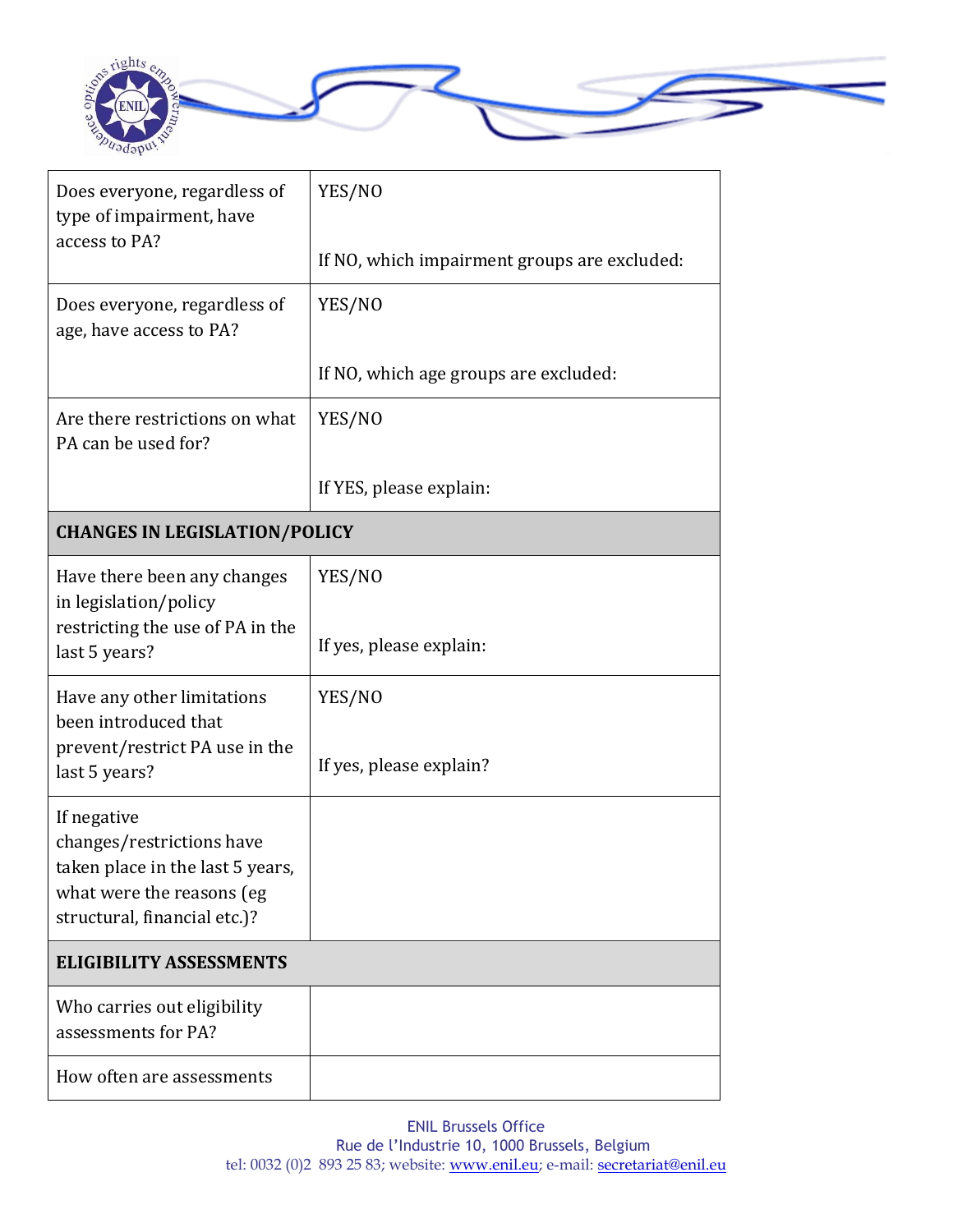

| repeated?                                                                                 |                                                                                                                |
|-------------------------------------------------------------------------------------------|----------------------------------------------------------------------------------------------------------------|
| Is there a specific assessment<br>tool that is used?                                      | YES/NO                                                                                                         |
|                                                                                           | Please specify:                                                                                                |
| <b>FUNDING</b>                                                                            |                                                                                                                |
|                                                                                           | By the state: YES/NO                                                                                           |
| How are PA services funded?                                                               | By the regional or local authority: YES/NO                                                                     |
|                                                                                           | Both: YES/NO                                                                                                   |
|                                                                                           |                                                                                                                |
|                                                                                           | If by BOTH, please explain:                                                                                    |
| Is PA a means tested service?                                                             | YES/NO                                                                                                         |
|                                                                                           |                                                                                                                |
|                                                                                           | Please specify if there are circumstances when<br>individuals have to contribute to payment of the<br>service: |
| What is the maximum number<br>of PA hours per day/week that<br>can be approved?           |                                                                                                                |
| What is the hourly rate that is<br>funded?                                                |                                                                                                                |
| Are direct payments/personal<br>budgets available for funding<br>PA?                      | YES/NO                                                                                                         |
| What is the total number of<br>direct payments/personal<br>budget holders in the country? |                                                                                                                |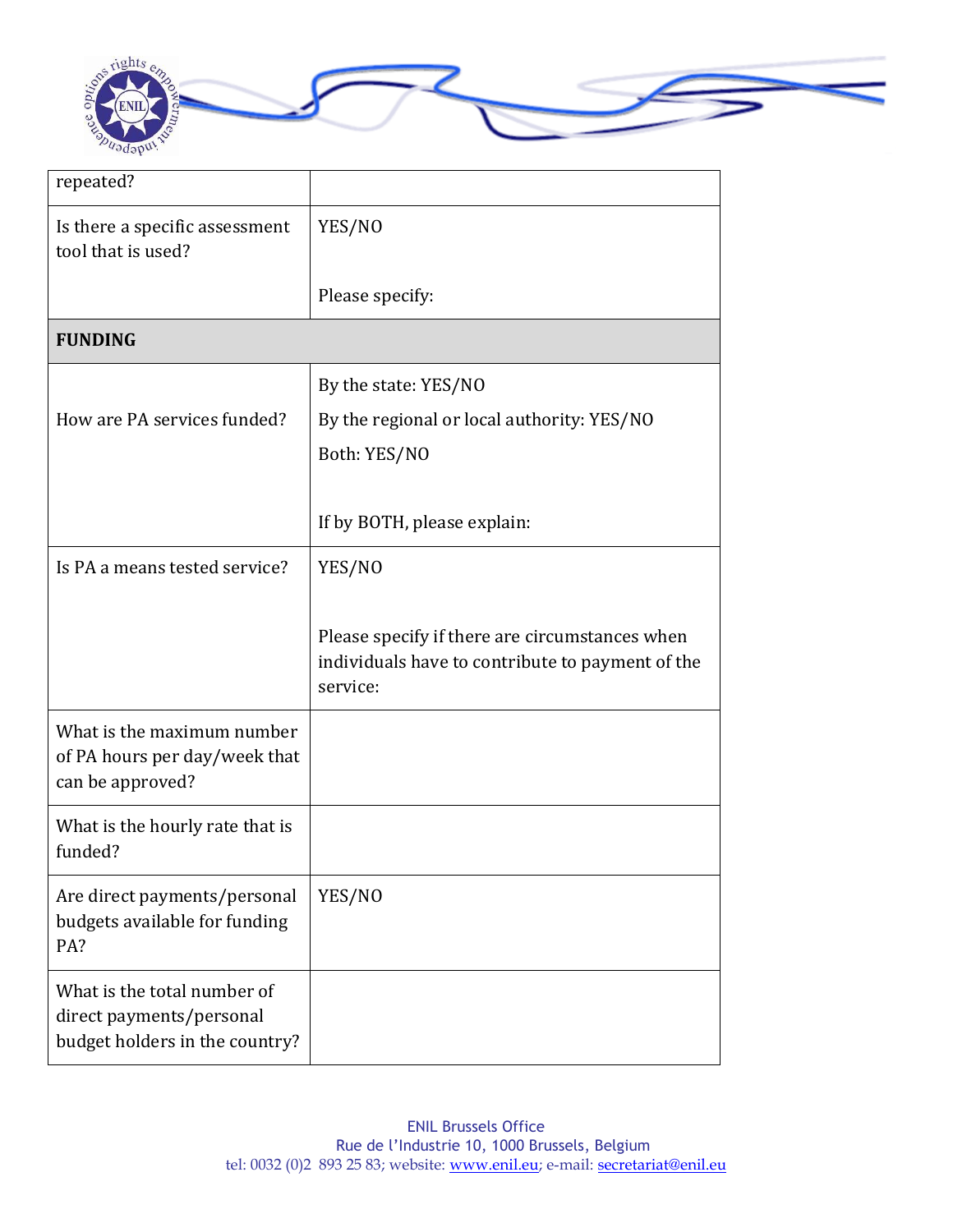

| Are family members allowed<br>to be paid as PAs?                                                                                                                 | YES/NO                                                                                     |  |
|------------------------------------------------------------------------------------------------------------------------------------------------------------------|--------------------------------------------------------------------------------------------|--|
| <b>PROVIDERS AND SUPPORT</b>                                                                                                                                     |                                                                                            |  |
| Is there a choice of providers<br>of PA services?                                                                                                                | YES/NO                                                                                     |  |
|                                                                                                                                                                  | Please specify:                                                                            |  |
| If PA can be provided by user-<br>cooperatives, do they have to<br>be accredited?                                                                                | YES/NO                                                                                     |  |
| Are PA users provided with<br>training on how to manage<br>their assistance?                                                                                     | YES/NO<br>If YES, please specify who provides the training:                                |  |
| Are people with intellectual<br>disabilities allowed to manage<br>their own assistance?                                                                          | YES/NO<br>Please specify if there needs to be a service<br>guarantor or something similar: |  |
| Are support services such as<br>peer support/peer<br>counselling/IL training<br>provided by user<br>organisations funded by the<br>state or the local authority? | YES/NO                                                                                     |  |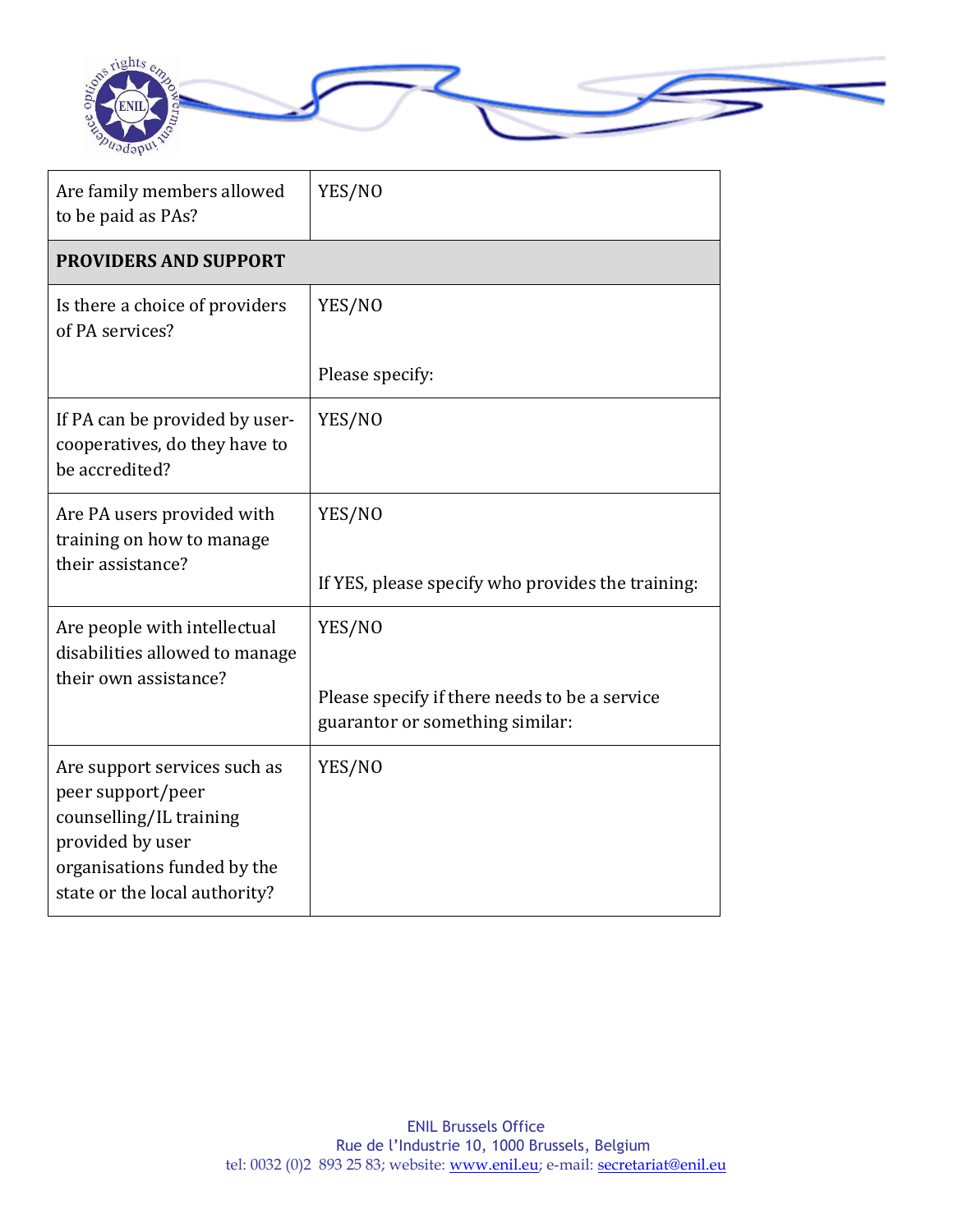

# **PART 2: ADDITIONAL INFORMATION (please complete if possible)**

| Please provide background information about             |  |
|---------------------------------------------------------|--|
| the introduction of PA into legislation/policy          |  |
| (which actors were involved in advocating for           |  |
| PA, was there inspiration drawn from a certain          |  |
| country, which public stakeholders were needed          |  |
| to set it up, which challenges arose in the             |  |
| process of developing the legislation/policy,           |  |
| what resources were needed)?                            |  |
|                                                         |  |
|                                                         |  |
| Are there any current challenges in                     |  |
| implementing the PA legislation/policy?                 |  |
|                                                         |  |
|                                                         |  |
| Has the legislation/policy on PA led to                 |  |
| empowerment of disabled people, setting up of           |  |
| CILs or cooperatives etc.?                              |  |
|                                                         |  |
|                                                         |  |
| Is PA used in the process of de-                        |  |
| institutionalisation (to help people leave              |  |
| institutional care)?                                    |  |
|                                                         |  |
|                                                         |  |
| Was any research carried out in the country on          |  |
| the <b>costs</b> of PA? If yes, please provide links or |  |
| attachments.                                            |  |
|                                                         |  |
|                                                         |  |
| If family members are allowed to work as PAs,           |  |
| is this considered problematic or beneficial?           |  |
|                                                         |  |
|                                                         |  |
|                                                         |  |